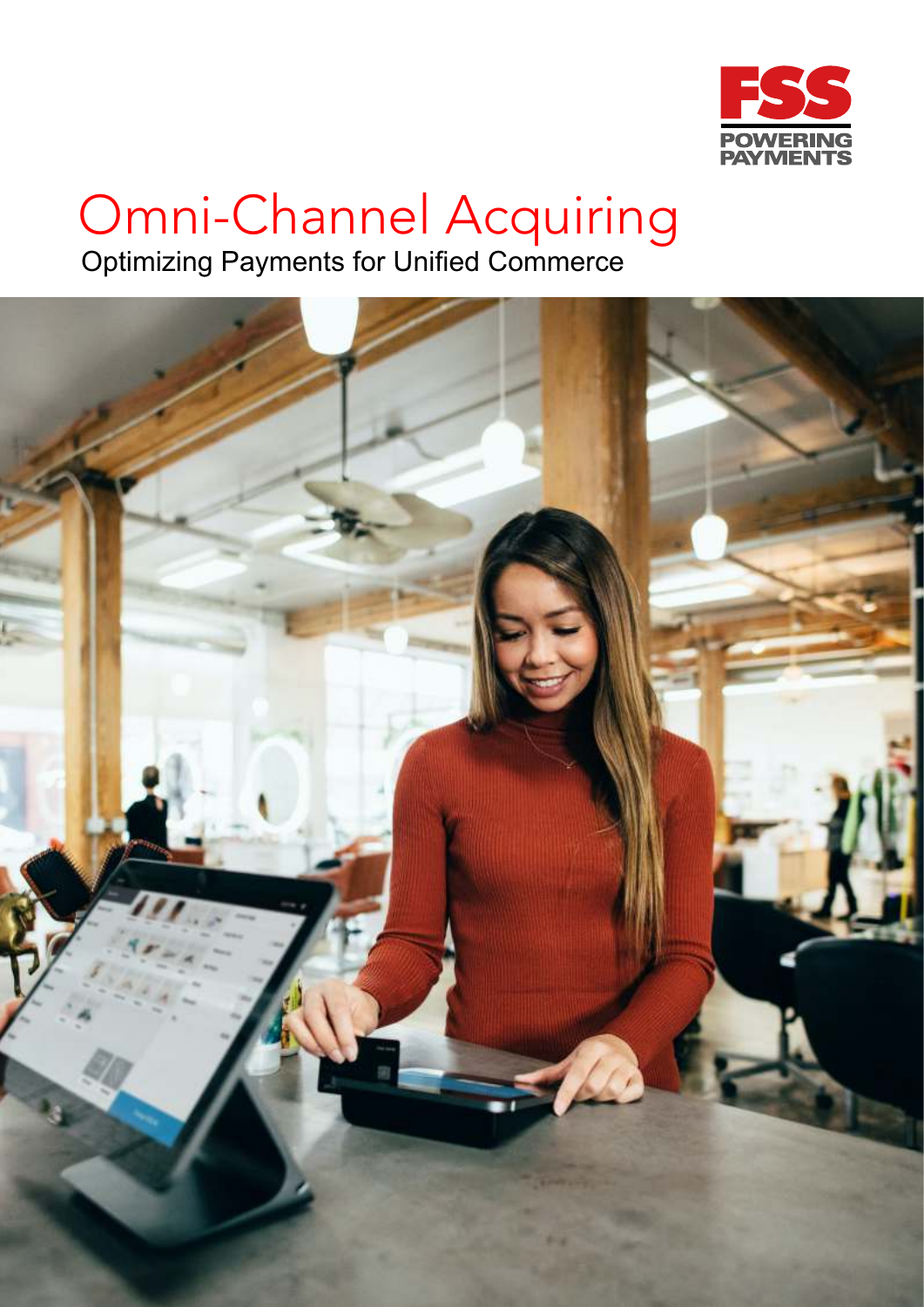Today, commerce is increasingly omni-channel. Digital natives want and expect choice, different ways of paying, seamless payment experiences across online and offline channels and fast, secure transactions. A constant evolution in the way consumers engage and transact places demands on merchants to support new channels and payment modes.

As merchants transform their business to serve omnichannel customers, acquirers need to step up to support these transaction journeys. Merchants expect acquirers to not only deliver an omnichannel experience but also provide a superior service over their preferred channels. Existing acquiring systems are ill-designed and unable to scale rapidly to offer integrated, commerce experiences that merchants expect. In most acquiring organizations, the underlying payment acceptance infrastructure comprises discrete modules, assembled over time, in response to evolving market needs. Siloed systems orrganized around separate channels prevent acquirers from gaining a unified view of the business, and results in missed revenue opportunities.

FSS Acquirer empowers acquirers to deliver unified commerce experiences that increase revenue, boost cross-sell and up-sell opportunities and strengthens merchant retention and satisfaction. Backed by FSS 30+ years experience, FSS Acquirer is deployed by leading Tier One acquirers globally, providing them a solid foundation to grow their merchant business.

### UNIFIED PAYMENT SOLUTION

Acquirers need systems that can meet demands for omni-channel payments across in-store, mobile, online, and other touchpoints to sustain and grow market share. FSS Acquirer unites disparate functionality - payment processing, analytics, risk and fraud management -- on a single platform, providing the flexibility to power superior transacting experiences that merchants and customers expect.

Our global solution offers instant access to multiple global, regional, and international payment modes. FSS Acquirer also provides insights across all touchpoints, giving acquirers better visibility of customers' channel and buying behaviour for informed strategic business decisioning.

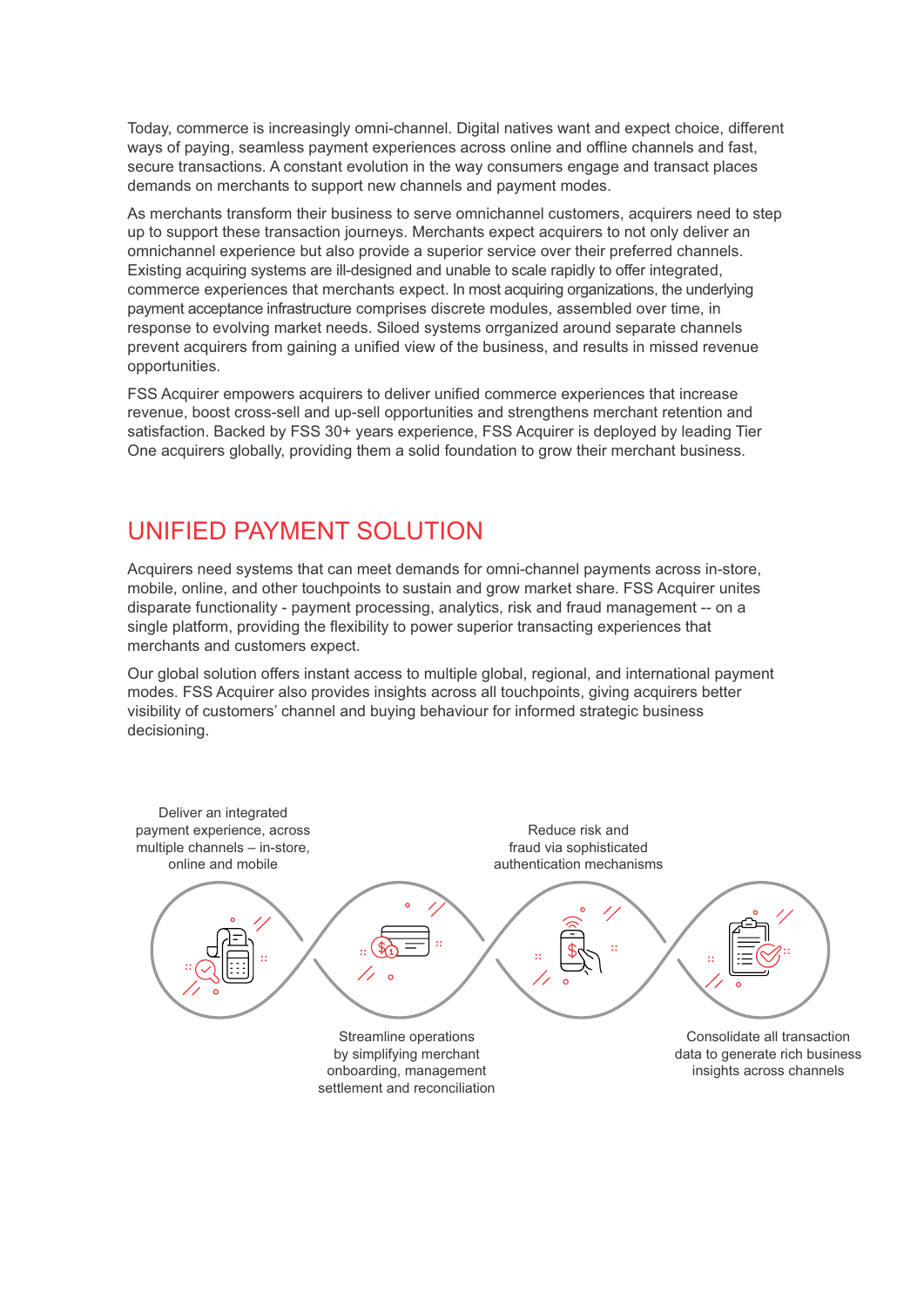# OUR SOLUTION AT A GLANCE

At the core of FSS Acquirer is a modular, architecture that allows acquiers to modernize legacy infrastructure incrementally for optimized business agility and flexibility.



## COMPREHENSIVE BUSINESS FUNCTIONALITY

#### **Any Merchant, Any Payment, Any Rails**

FSS Acquirer supports secure, frictionless checkout experiences and maximizes sales by accepting a range of international as well as local payment instruments in a secure PADSS 3.0 certified environment. The solution supports:



An API connect layer seamlessly orchestrates transactions between front-end channels (e.g. POS, online channels, mobile wallets) and traditional interchanges and bank payment networks.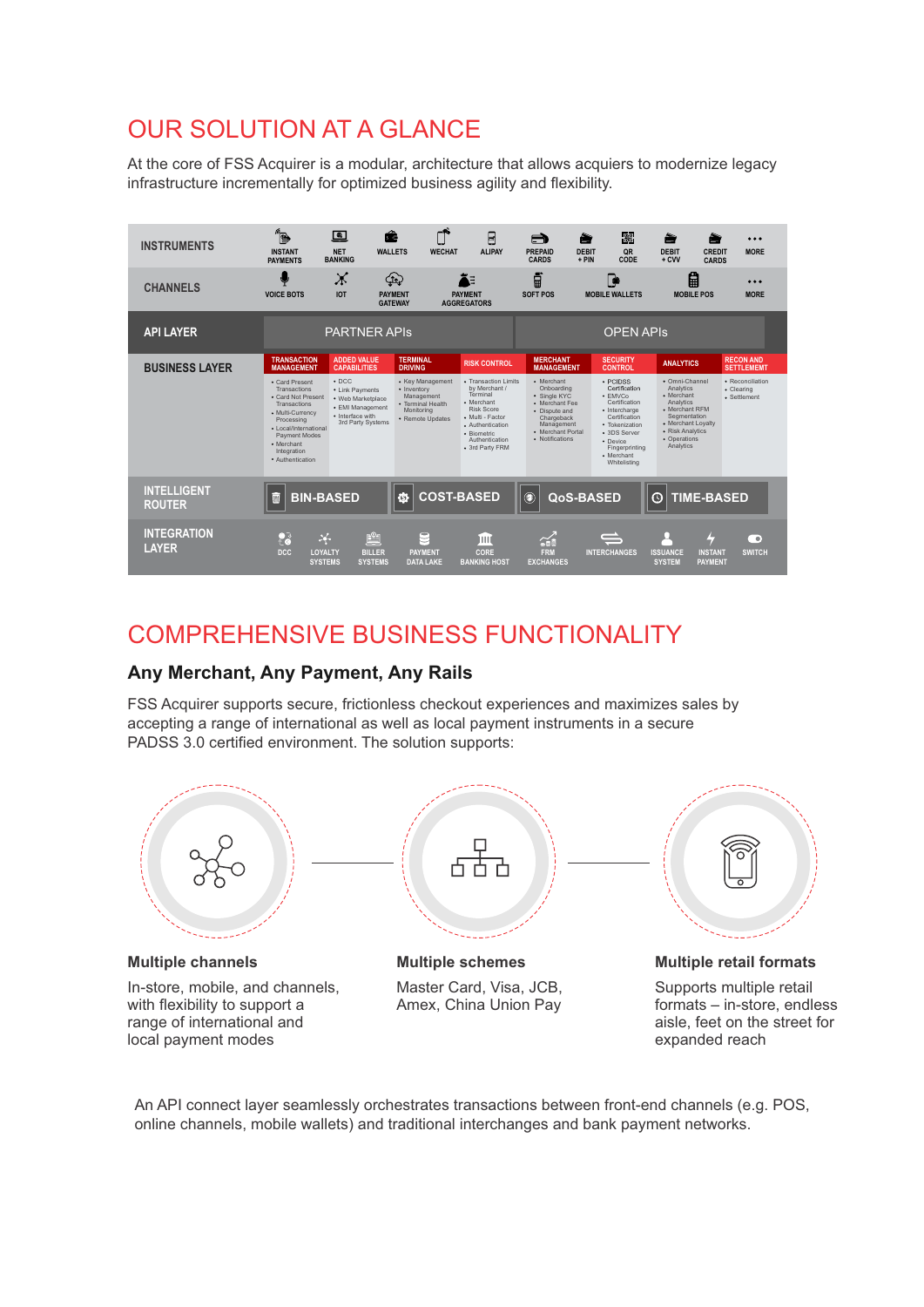#### **Added Value Capabilities Opens New Growth Avenues**

FSS Acquirer Hub extends a suite of added value capabilities to drive higher service margins and improve merchant engagement and loyalty.



#### **Supports Digital Onboarding**

FSS Acquirer supports a single KYC process to onboard merchants across any channel, loweing acquistion costs. Acquirers can capture key data in an online workflow, with the flexibility to tailor the process based on business and regulatory requirements.

#### **Single View of the Merchant**

The platform centrally manages the complete set of operations including onboarding, channel activation, merchant fee and pricing, billing, clearing and settlement and dispute management. Centralised operations enable acquirers to deliver superior services to merchants, balancing quality and cost to serve.

#### **Rationalise Operating Costs with Terminal Management**

Built-in AI-based Terminal Monitoring capabilities enable acquirers to monitor a range of terminal related parameters for fault identification before they impact shoppers. Acquirers also unlock significant cost benefits via complete control of their terminal estate with powerful device management tools to configure, manage, update and decommission devices. The terminal management system allows acquirers to remotely upload merchant, terminal, and encryption information lowering annual field maintenance costs, streamlining terminal availability and ensuring smooth, uninterrupted service delivery.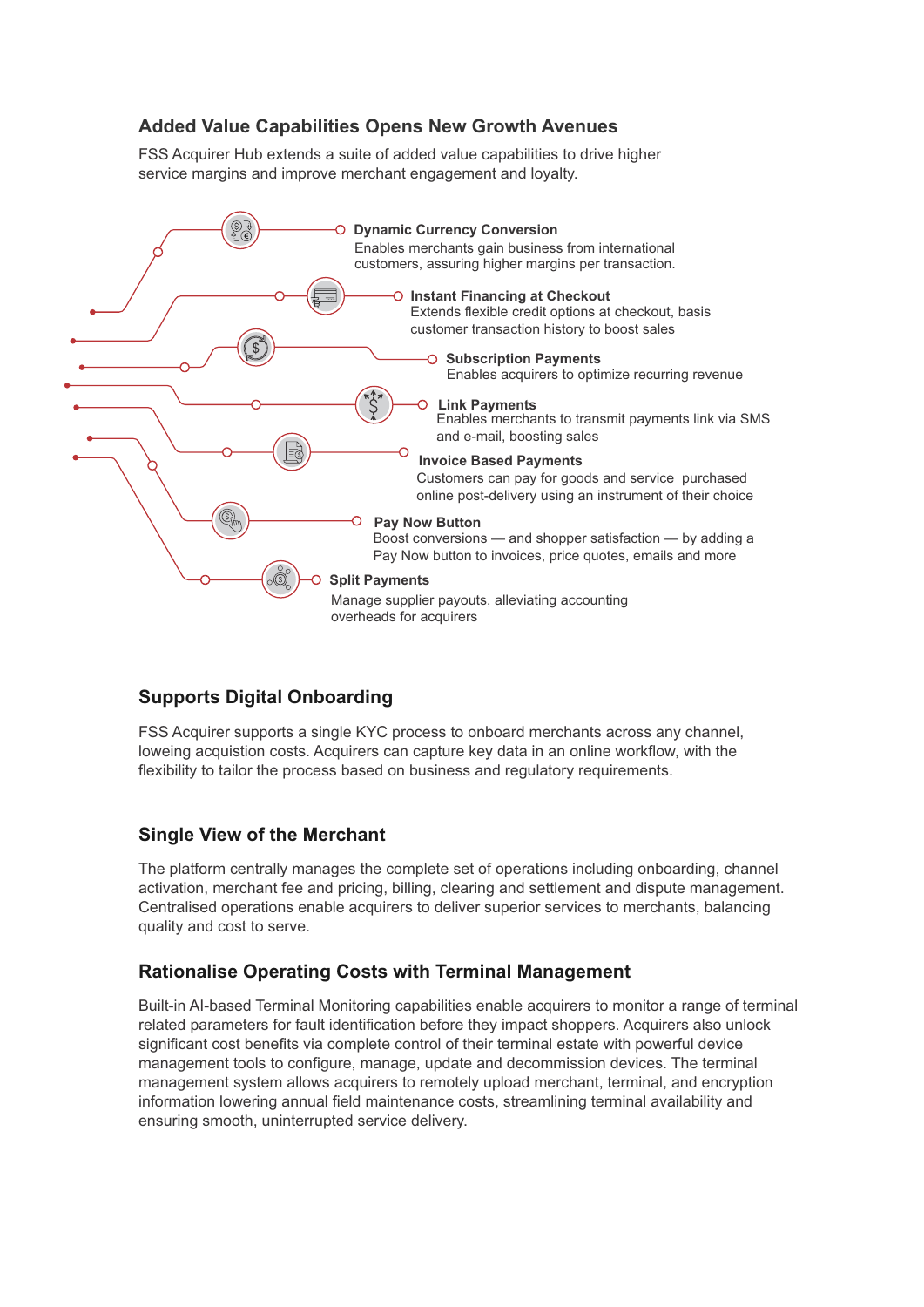#### **Boost Business with Data Driven Platform**

FSS Acquirer provides a detailed cross-channel view into merchant, risk and customer transaction trends, enabling acquirers strengthen merchant relationships, optimise conversions, improve fraud detection capabilities and achieve operational efficiencies.



#### **Fortify Defenses with Advanced Fraud Management**

Comprehensive risk management capabilities combine online, in-app and on-site transactions to create shopper profiles. Specifically, the platform looks at payment characteristics such as IP address, location, mismatching addresses, type of card, device ID, order dollar value, and card issuer to detect fraudulent transactions. Transactions that do not follow an established pattern are declined. Some instances of real-time risk screening include: